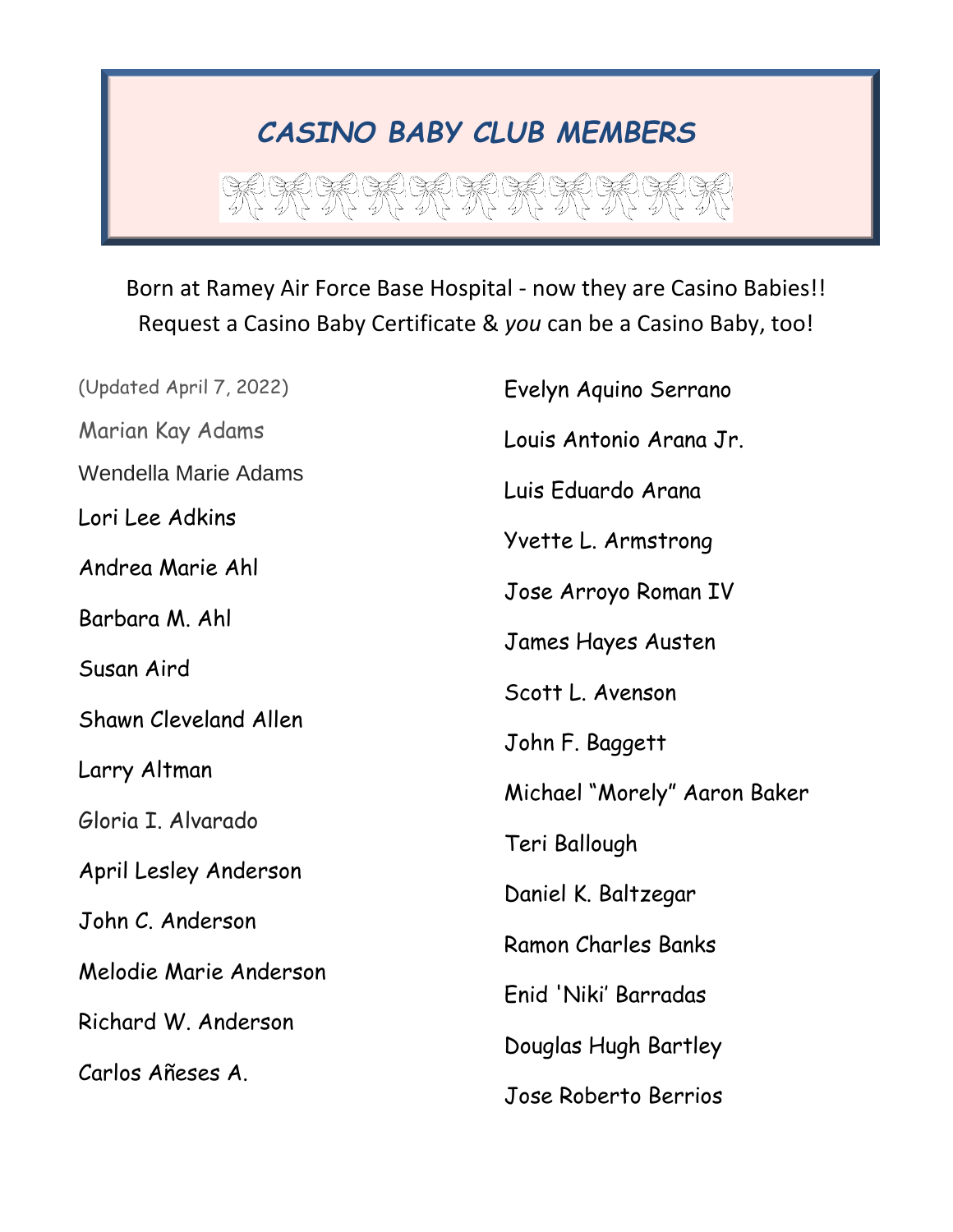Robert Hugh Besen Patricia Lynn Bishop Dawn Maria Blaskis Anabel Lee Blythe Jr. Kent Howard Bold Pamela Kay Bowen Stacy Rene' Boykin Brenda Mae Branch Deanna Jean Brashear Rosa Carolyn Braswell Julie Rae Brehmer Katherine Brehn Larry Dean Briesacher Ronald Duane Briesacher Massie Bryant Nathan Bryant Stan Brzozowski Steven Hennessey Bucklew Roger Burner Paul E Calvesbert

Steven R Calvesbert Lark Wayne Camacho Aura D. Cardona Cynthia Kay Carman Todd Charron Stephanie Andrea Cheek Loren E. Chico Ariel H. Chico-Juarbe Joni Lin Churchill Price Gregory Allan Clayton James Robert Coleman Katherine J. Collier Sandra Dell Compton Vickie Comstock Jere Katherine Cooper Michael Todd Cooper Samantha Marie Cooper Matthew Hathaway Cooter Evelyn Corchado Ramos Luis Arsenio Cordero-Arroyo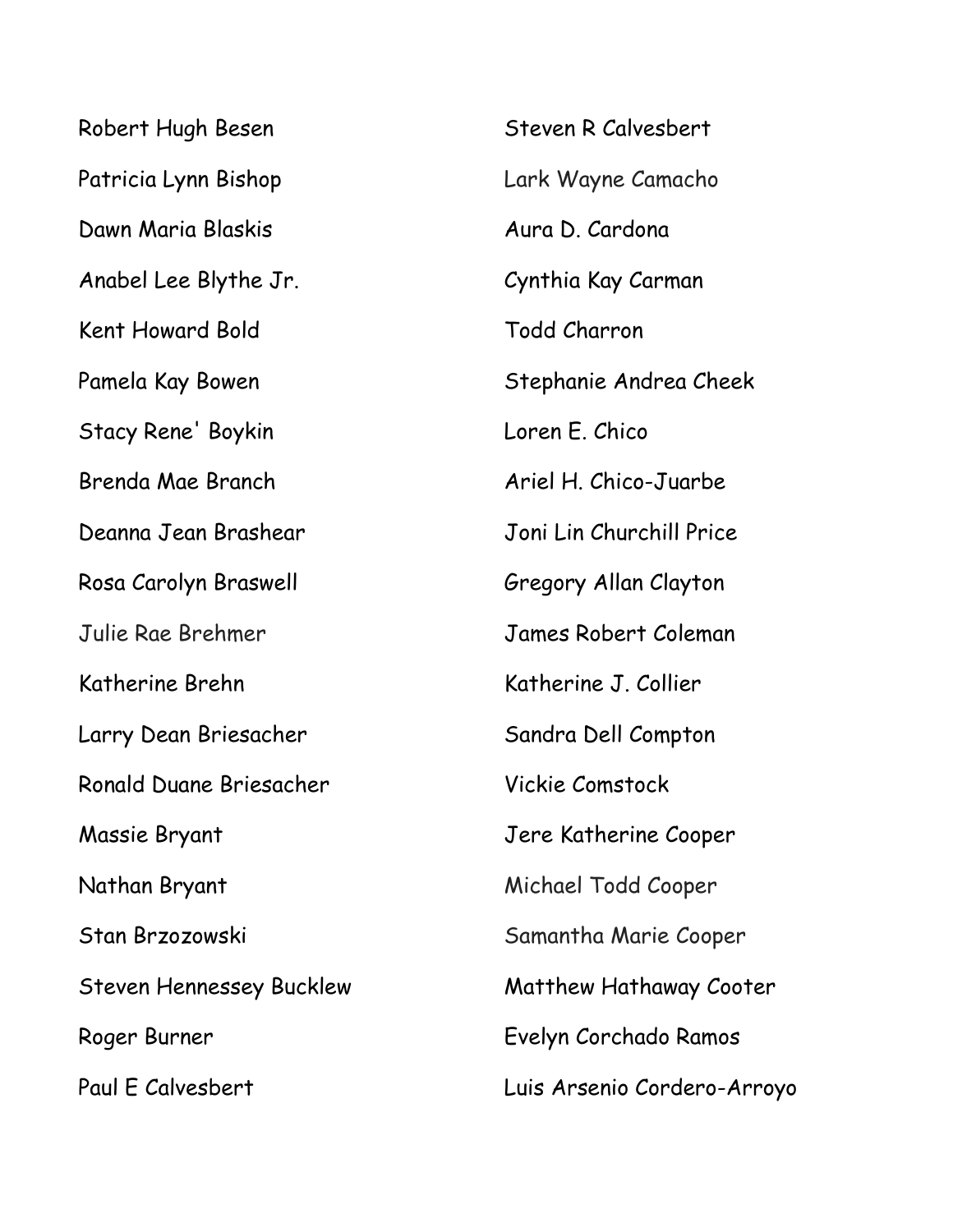| <b>Richard Allen Courtney</b> | Jody Field               |
|-------------------------------|--------------------------|
| Jeannie Creedon               | Marta Figueroa-Santana   |
| Mellita Cutcher               | Ellen Lee Fleming        |
| Robert H. Dalton              | <b>Brian Flowers</b>     |
| Carol Daniecki                | Cheryl Flowers           |
| Lynne Daniecki                | <b>Michael Flowers</b>   |
| Cheryl Louise Dean            | Madeline Fuente-Vera     |
| Miguel Angel Diaz             | Richard Arthur Fuller II |
| Denise Dickman                | Edelma Gallardo          |
| Gina DiMuzio                  | Ricardo Galloza          |
| Skipper Levi Drake            | Michael Edward Garcia    |
| Michelle Marie Drapeau        | Nancy Adele Garner       |
| Robert David Drapeau          | Gary Steven Gerstenecker |
| Larry Eagle                   | Rob Gieraltowski         |
| Maribel Echivarria Nieves     | John Wesley Gilman       |
| David Engelson                | Cynthia Ann Gleisberg    |
| Victoria Frances Fabry        | Elizabeth Lee Gleisberg  |
| Virginia Kathleen Faulkner    | Jill Patricia Goggans    |
| Maria Theresa Fergus          | William Gonzalez-Nieves  |
| John Neil Ferrara             | Kevin Gould              |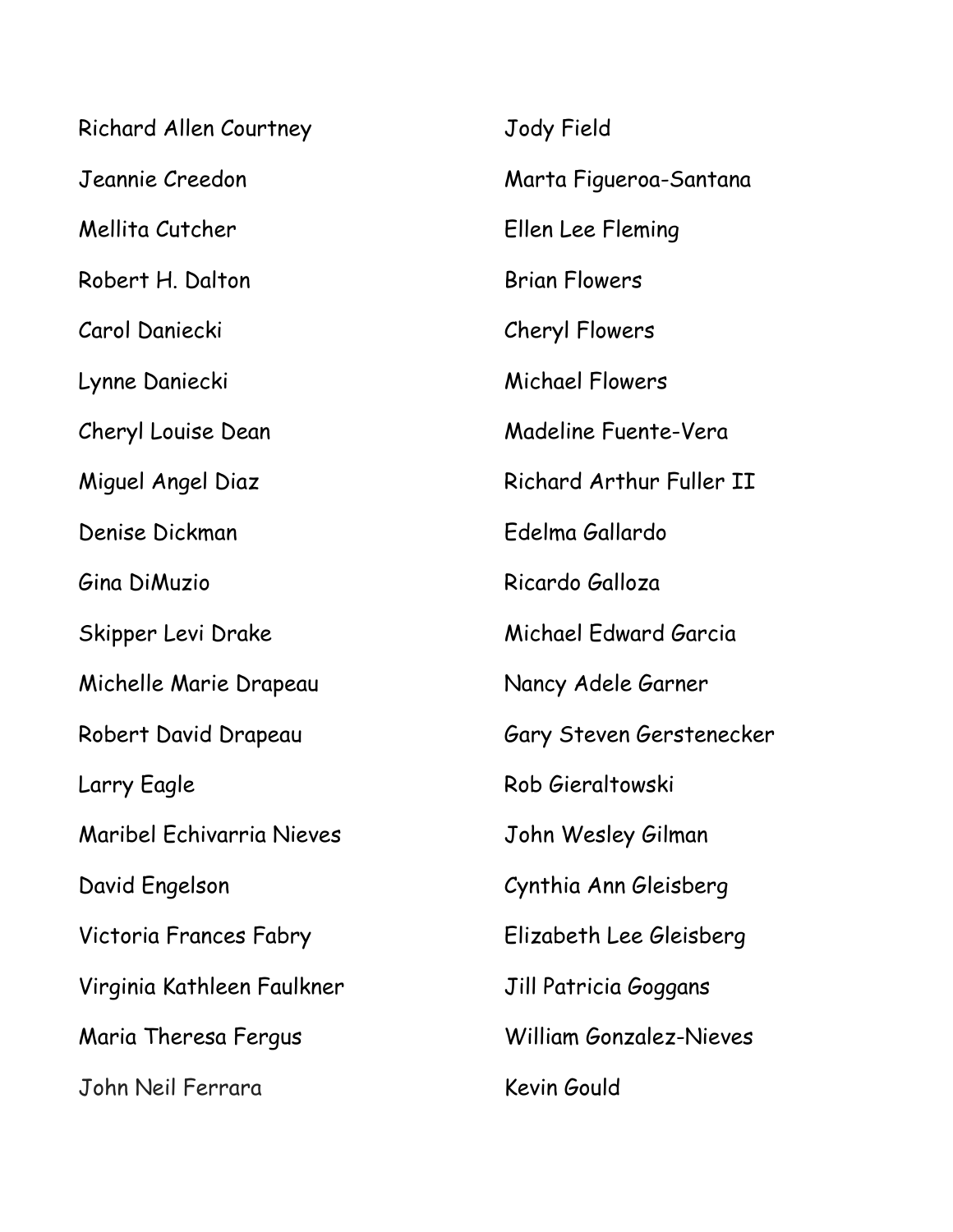Robin Grass Francisco R Guerrero Janice Elaine Halterman Michael Matthew Hamilton Pearl Hansen Pamela Ann Harrington Gregory Harris Keith Allen Hart Thomas James Hart Douglas Edward Haselbring Jesse Allan Heather Pamela R. Hebert Penny R. Hebert Tina Lelia Hebert Teri Lynn Hebert Tanya Rae Helvick Ronald Ferrell Hendershot Lee Evans Henderson Don M. Henry Galin Hernandez

Gladys Hernandez Maria M Hernandez Patricia Ann Herzog Darell Scott Hill Elizabeth Bond Hodges Michael H. Hoff Sandra Kay Hoff MaryAnn Ruth Holton James Alexander Hopkins Scott Thomas Hughes Steven Hyde Kevin Hyde David C. Jellison Jr. Kevin Jewell Steven Arthur Johnson Linda Adele Jones Hans Kast Del Logan Kienholz Brian A. Kirchdoerfer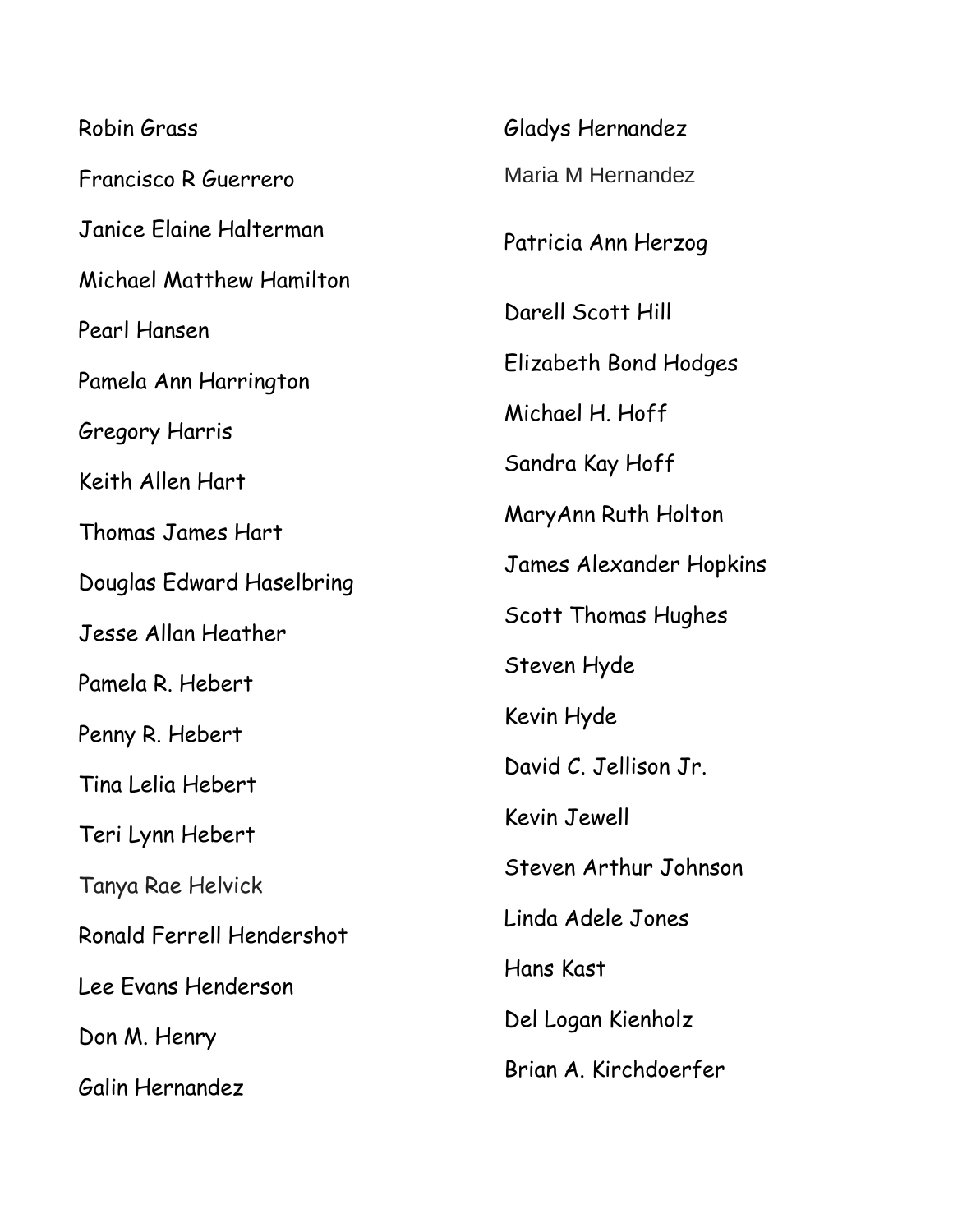John Edwin Soloman Koch Dianne Lynne Kramer Jeanie Lynn Kramer William Edward Krueger Pamela Jayne Kull Cynthia Louise Kull Jon LaBuz Pamela Daun LaFollette Marion Brian Lambert Debbie Ann Lampe Maxine Yvonne Lampson Jefferson Langford Tamera Sue Lanier Jane Marie LaSalle Sophia E. Laughlin John Anthony Leake Therese M. LeBlanc Ruben Lebron Jr. Lourdes S. Lebron Eric M. Lebron

Scott Brian Lieberman Robert T. Long Juliet Marie Lucas Laurie Anne Lulham Rhonda Ann Luther Terry Lee Lyman Cheryl Lynn Lyman Myrta Montero Machín Lenora Denise Mackey James Allen MacMillan James A. Major Jr. Francisco Mari Jr. James William Marsh III Laura Elaine Martinez Charlene Marie Mason Daniel Joseph Massameno Sean Michael Maxwell Marie I. Maymi-Davilla Michael David McAdoo Carol Ann McBride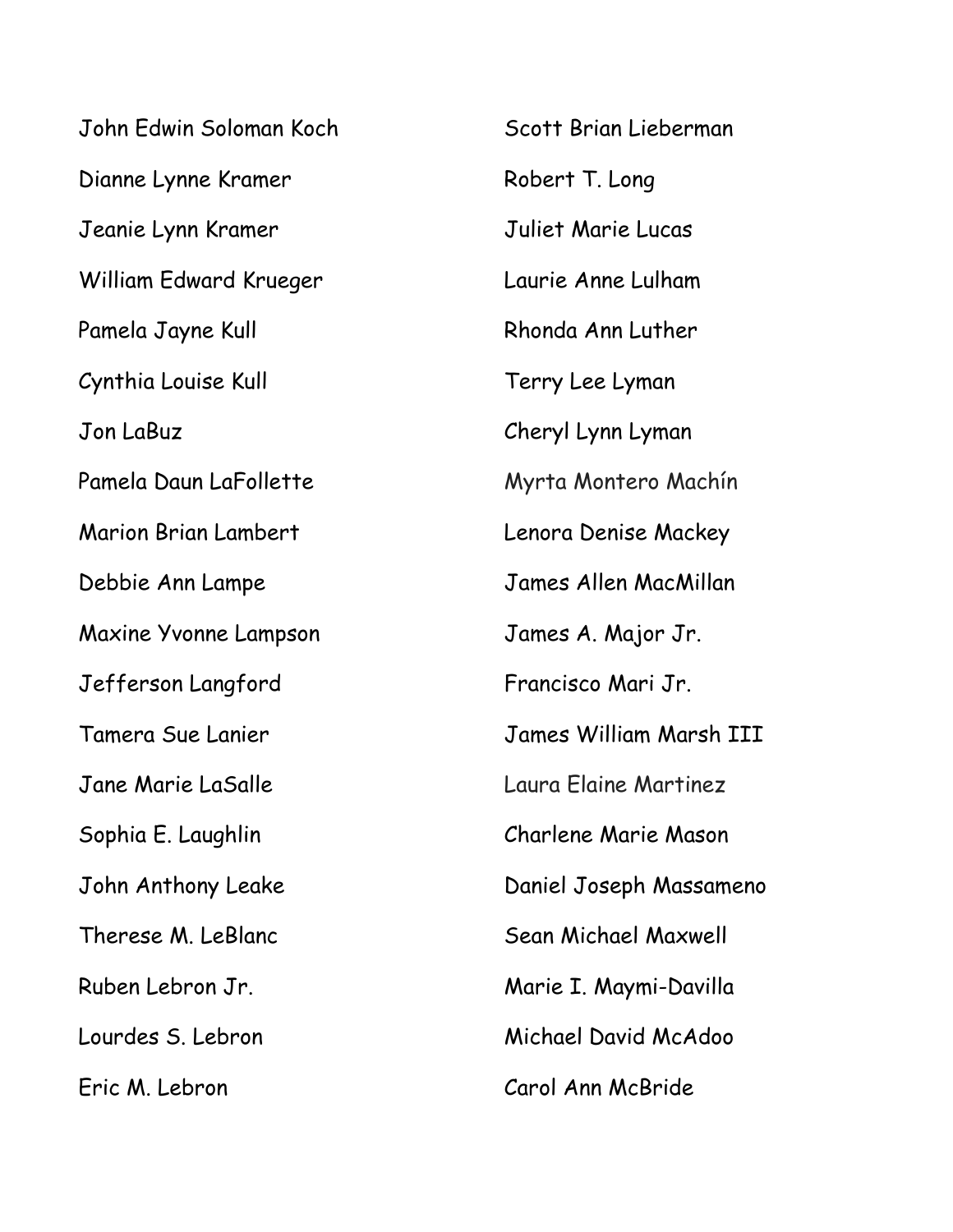| Kellie Jane McCall           | <b>Jerry Neal</b>                |
|------------------------------|----------------------------------|
| Kathy Lynn McChesney         | David Keith Neal                 |
| Deborah Mary McCune          | Pamela Yvonne Neighbors          |
| Teri Gail McEntire           | Brenda Nelson                    |
| Mark Stuart Meador           | Ruben O. Nieves                  |
| Gregory Scott Meador         | Terry Jo Ochoa                   |
| Lorri Ann Mendenhall         | Robert Olson                     |
| Xiomara Mercado-Roy          | Mary L. Osgood                   |
| David A. Messenger           | Rob Derek Page                   |
| Robert T. Messenger          | <b>Anthony Eric Palpal-latoc</b> |
| Michael Milisci              | Randolph Spiro Pandis            |
| Jerome Alfred Mincy          | Pamela Claire Parker             |
| Gilberto Miralla-Rosa        | Randy Rene Parkinson             |
| Polo A. Miranda-Mercado      | Karen Enid Parmelee              |
| <b>Randy Rene Moore</b>      | Angela Patterson                 |
| Shannon Boyd Moore           | Donald James Pearce              |
| Maria Claudia Morales        | David R. Pearson                 |
| German Antonio Moreno        | Debra Rae Peloguin               |
| Roy Ray Moreno               | Shannon Penrod                   |
| Michael Joseph Morris Zamora | Evelyn Perez-Caban               |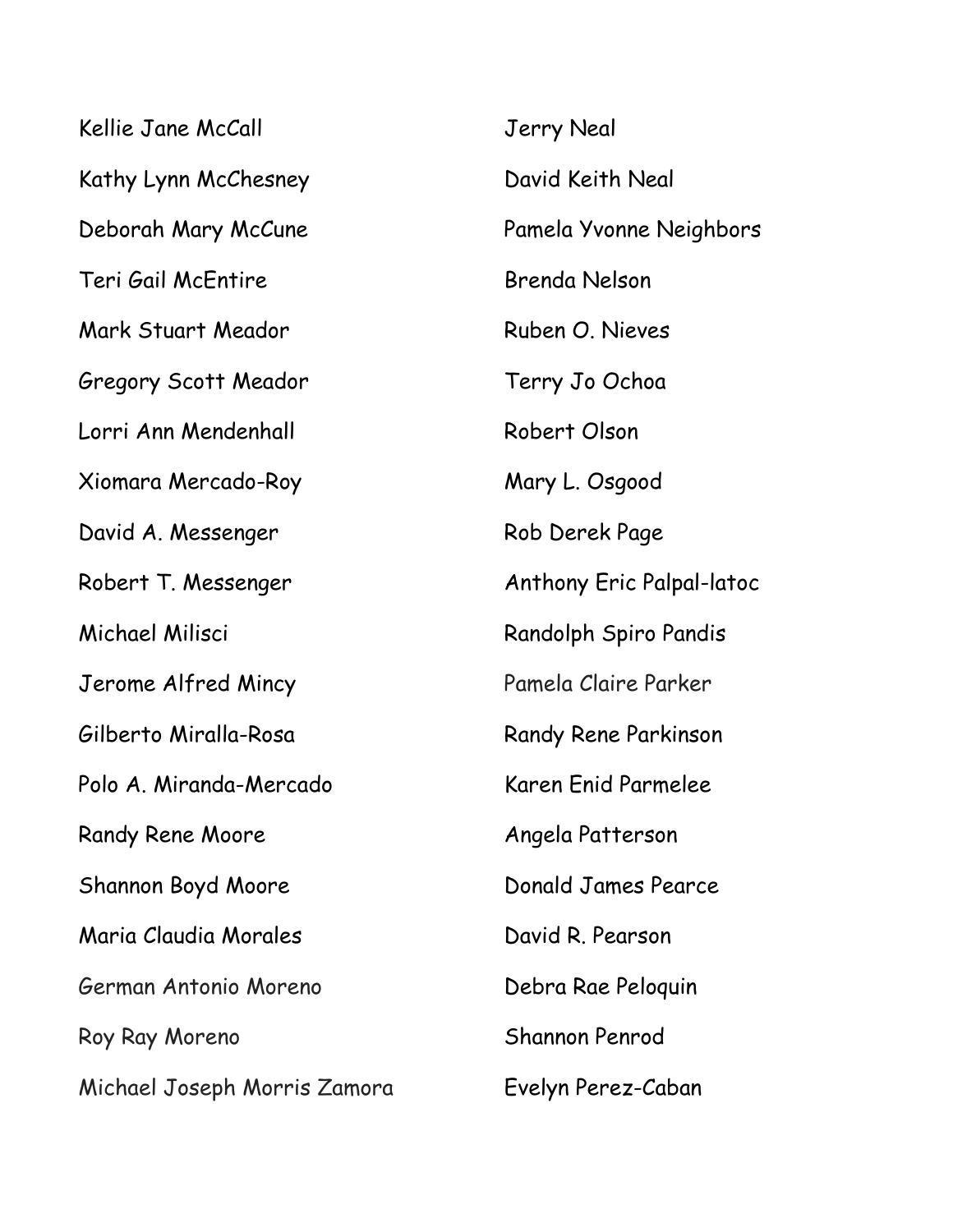| Madeline Perez-Caban           | <b>Raymond Luis Ramirez</b>       |
|--------------------------------|-----------------------------------|
| Maritza Perez-Caban            | <b>Samuel Luis Ramirez</b>        |
| Nestor R. Perez-Caban          | Luis A. Ramos                     |
| Heidi Anne Pfaffenroth         | Mary Alice Ramos                  |
| <b>William Phillips</b>        | Wilfredo Ramos                    |
| Douglas Eugene Pickett-Shaffer | Richard V. Razzeto                |
| Ronald Harold Pickett-Shaffer  | Rebecca Reeve                     |
| Jason Dean Pierce              | Vicki D. Rentz                    |
| April Louise Pigg              | Patrick S. Rhodes                 |
| Marcello Domenic Piso          | Patrice Marie Roberts             |
| Danell René Pociask            | Hector Luis Rodriguez             |
| Michael Kevin Pomphrey         | Lavinnia Rodriguez                |
| Annie Jo Margaret Port         | Norberto Luis Rodriguez- Folguera |
| <b>Carl Richard Powell</b>     | Myrna Ivelise Rodriguez-Rijos     |
| George Stanley Price Jr.       | Raymond Paul Rodriguez            |
| <b>Rick Puder</b>              | Robert Anthony Rodriguez          |
| Clemmon J. Pyatt               | Wanda Denise Rodriguez-Rijos      |
| <b>James Elliot Raftery</b>    | Kenneth Gilbert Roessler          |
| Daniel Frank Rahmer            | Richard Roettger                  |
| <b>Caroline Ramirez</b>        | Herald 'Rex' Roettger             |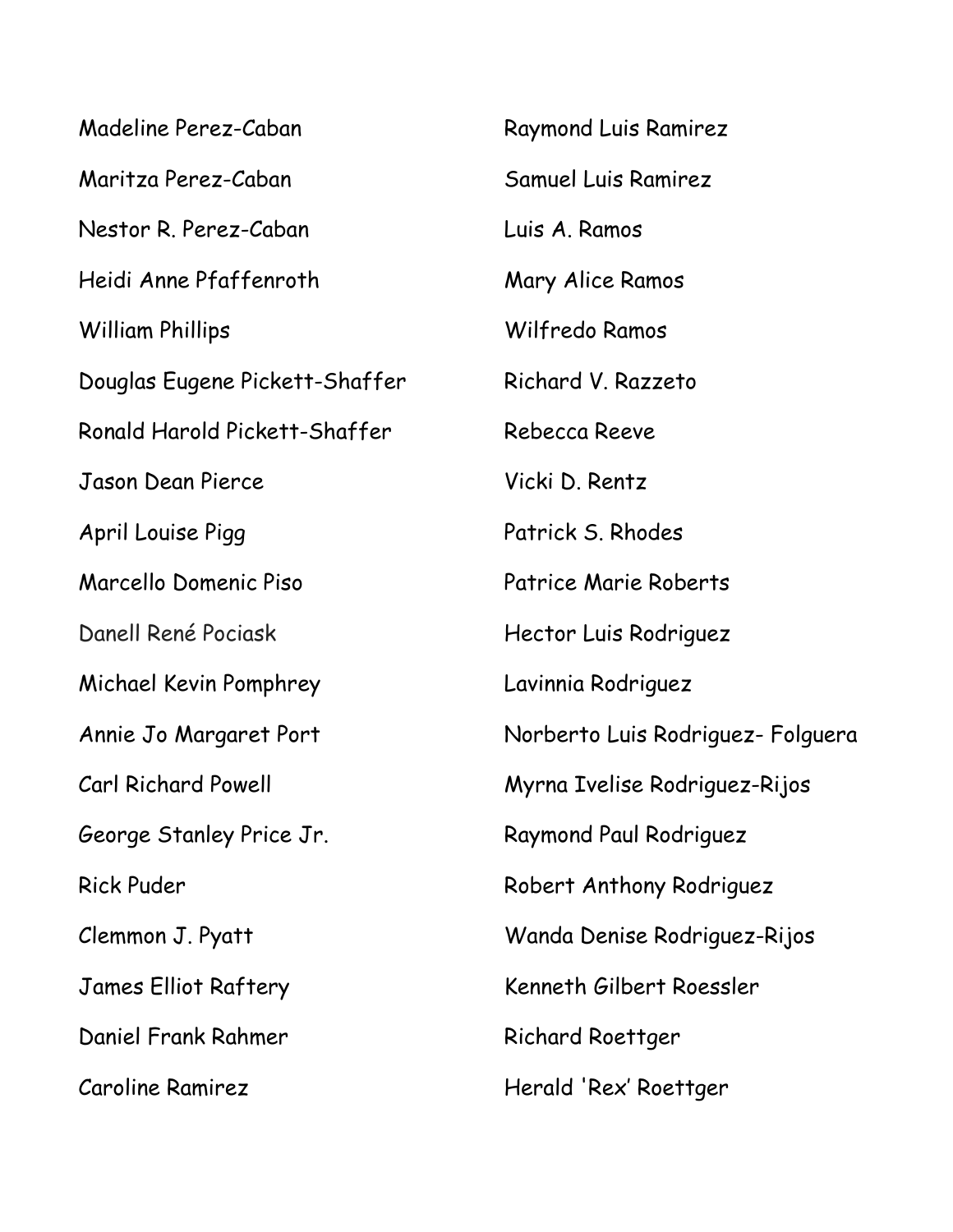| Yvonne Haught Rosado        | Robert Louis Smelley      |
|-----------------------------|---------------------------|
| Rob Rothberg                | Suzanne Emily Smith       |
| Lulio Ruiz                  | Ernest R. Smith           |
| Narciso Javier Sanders      | Innette Soto              |
| Orlando Antonio Sanders     | Jose Luis Soto            |
| Cynthia Ann Santana         | Serena Lynn Speer         |
| Juan L. Santana-Nieves      | Donna M. Spira            |
| <b>Ruth Santana-Nieves</b>  | John F. Stacey            |
| Cesar E. Santiago-Mercado   | Louise Anne Stacy         |
| <b>James Scales</b>         | Tami Michelle Stanley     |
| <b>Kevin Scrivo</b>         | Diane Marie Stephens      |
| Amy Elizabeth Seals Serrano | Donald E. Stephens Jr.    |
| Debra Lynne Seymour         | Lisa Marie Stevens        |
| David Warren Shanerman      | Janice Gayle Stoelting    |
| Christopher D. Shinker      | Christopher G. Strasbourg |
| Clifford William Shubert    | Dedra Deann Stueber       |
| Alvin Sims                  | Mark Steven Sweitzer      |
| Samuel E. Sims              | Scott Andrews Sweitzer    |
| David Ray Sims              | Wesley Dale Sweitzer      |
| Donna Arlene Sissom         | Sheila Marie Taylor       |